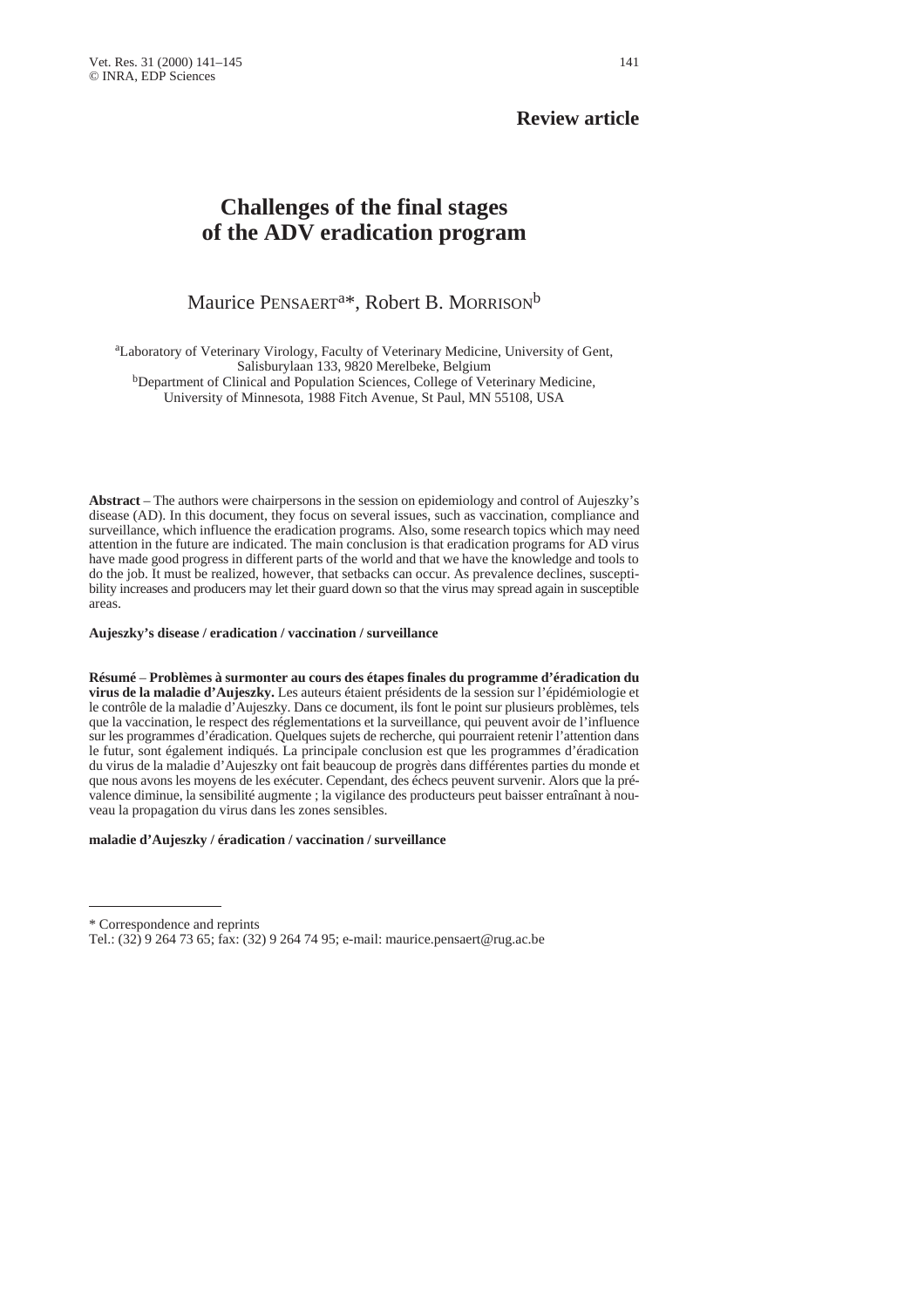### 142 M. Pensaert, R.B. Morrison

### **Table of contents**

### **1. INTRODUCTION**

After reviewing the state of knowledge on the epidemiology and control of Aujeszky's disease virus (ADV), two important conclusions may be made. Firstly, it is clear that we have the knowledge and tools to eliminate the virus from individual herds. Dr. J. Torrison (unpublished results) reviewed the methods that have been successfully employed and Stegeman [5] presented an analysis of the costs for each program. Strategically applied vaccination in conjunction with carefully timed test and removal was the least costly. Secondly, it is essential to eradicate the virus on an area basis, not individual herd basis. The likelihood of re-infection and consequent costs are sufficiently high so that eliminating the virus from an individual herd without considering the risk of area spread is not a wise decision.

Several issues remain that, once answered, will still influence the eradication program. These can be broadly categorized as vaccination, compliance and surveillance.

### **2. VACCINATION**

We are fortunate to have highly effective vaccines with accompanying differential serologic tests. These vaccines have played a critically important role in the eradication program. While vaccinated pigs may still become infected, laboratory and field experiences indicate that vaccinated herds will have a significantly lower incidence of

new infection, to the point that the prevalence of infected swine will gradually decline to 0% in the majority of infected herds. This observation reflects a combination of a higher minimum virus dose needed for non-infected pigs, lower viral excretion for fewer days by newly infected pigs and probably a lower incidence of reactivation. Van Nes et al. [7] concluded that a vaccine applied at the regional level could have this same effect: a gradual reduction in wild virus to the point of eventual elimination.

There is little debate that modified live virus (MLV) ADV vaccines are more effective than inactivated vaccines and therefore preferred from a purely efficacy perspective. However, live viral vaccines are susceptible to contamination with adventicious agents and some countries are electing to use inactivated vaccines. Experience from France, as described by Auvigne [1], indicates that inactivated vaccines used in the breeding herd are still effective enough to permit the success of the eradication program.

It is crucial that vaccinations be carried out in a correct and disciplined way on a herd level as well as on an area basis. Poorly vaccinated or non-vaccinated subpopulations play a major role in allowing reinfections to occur particularly in densely swine populated areas where frequent transport of animals between farms occurs. Such populations will jeopardize the success of the program.

The question involving vaccination is when should a herd, region or country withdraw vaccination. The decision is strictly financial; if there was no cost for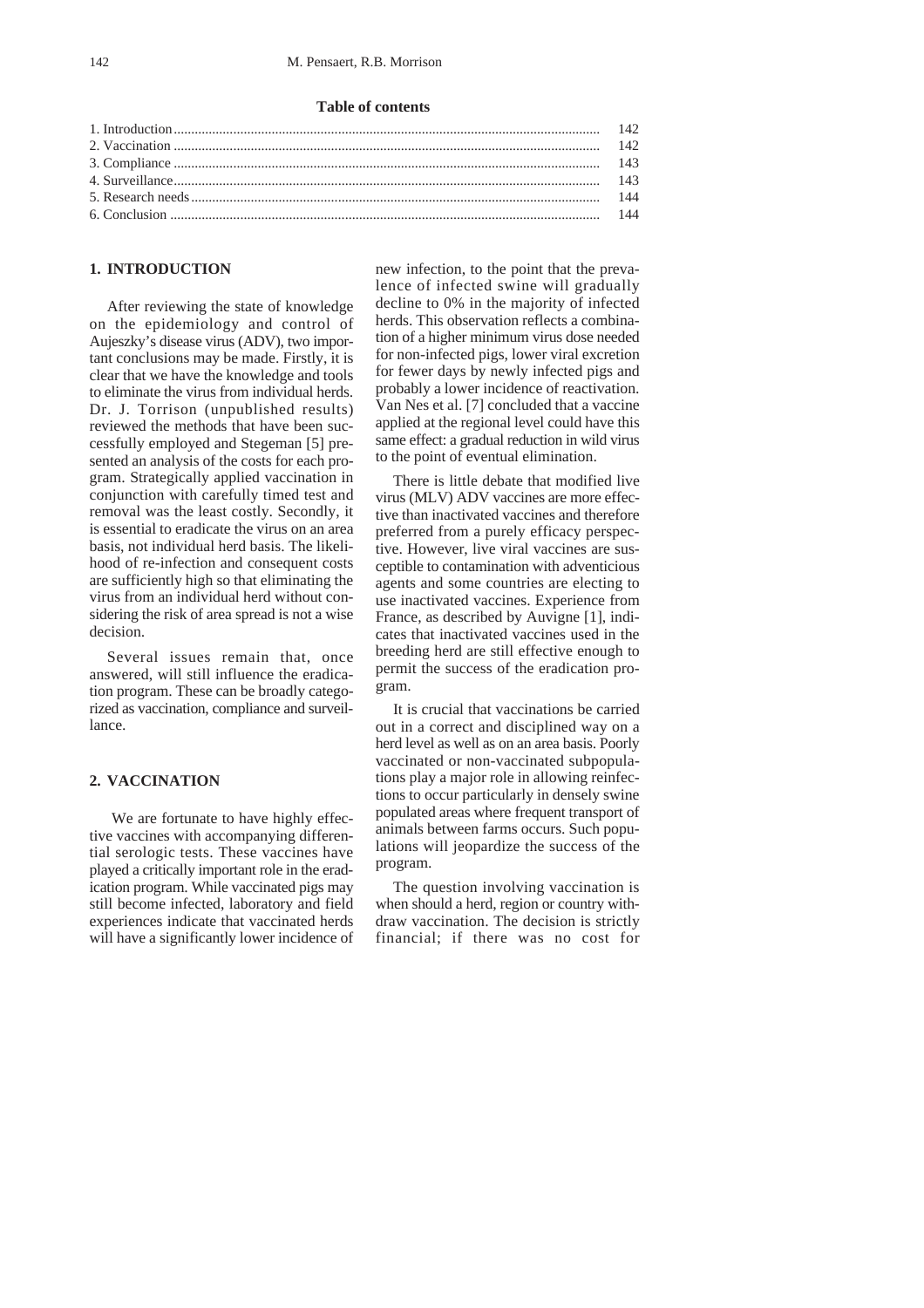vaccinating, we would continue ad infinitum. There are, however, costs that include the vaccine, its administration, stress on the pig with possible repercussions, slightly less accurate serologic tests, and potentially export limitations. Among European countries, this last cost may outweigh all others many fold and is the driving force to withdraw vaccines as soon as possible. De Koeijer and Stegeman [2] explained a model that they have been using to explore this issue. The model indicates that in the northern part of the Netherlands which has a low pig density, the reproduction ratio between herds (Rh) would remain below 1 and thus major outbreaks would not be expected if vaccination is stopped in finishing pigs while it is continued, however, in breeding animals.

Vaccine withdrawal should be made on a case by case basis, carefully weighing the cost of ongoing vaccines versus the cost of negative consequences.

### **3. COMPLIANCE**

As an eradication program proceeds, there will be varying levels of commitment among producers. Laggards will exist in every region and their herds will represent sources of virus that may potentially reinfect the entire region. Westergaard [9] discussed whether such individuals should be handled with a carrot or stick. Should the remaining infected herds be bought out and if so, who pays – the government, other producers, neighbouring regions? Furthermore, what is the appropriate role of the government – we need their guidance in program design, oversight and ensuring compliance; but should we rely totally or even partially on government funding? These issues will be addressed country and region-specific, no doubt.

At any rate, it has become clear from experiences in different countries (for example Sweden, Germany, …) that vaccination accompanied by culling is, even though

more costly, definitely very efficient in rapidly freeing a region of ADV.

#### **4. SURVEILLANCE**

A key element of an eradication program is surveillance. Throughout the program, infected herds need to be detected as soon as possible so that further spread can be prevented and the virus can be eliminated from the herd. Early in an eradication program, average prevalence will be higher making it easier to detect infected herds. Therefore, sample size is commonly set at 95% confidence of detecting varying prevalence. Taft (USA) [6] and Zanardi et al. (Italy) [10] described their programs where detection levels were set between 10 and 80%, depending on the situation. As the eradication program continues, prevalence of infected herds will decline and on the average, prevalence within infected herds may be lower. Therefore, sample sizes may increase in order to detect the virus in these herds.

The most cost effective detection level will vary with the stage of the eradication program. Also, we should remember that breeding and finishing are really quite separate sampling units. Finishing is transient and breeding is a better herd indicator. After eradication, surveillance should be conducted regularly in high risk locations.

As Ohlinger et al. [3] described, on occasions, only one serum sample may test positive in a sample of pigs, this being referred to as a single reactor. Single reactors are either true positive or false positive. Unfortunately, we cannot tell which it is after a first test. Considering the source of the sample will improve the predictive value.

A sample is more likely to be a false positive if it is detected in a herd that has a low risk of infection and has no recent history of ADV infection. False positive reactors are to be expected when using a test that is less than 100% specific. For example, if the test is 99.999% specific, we will expect to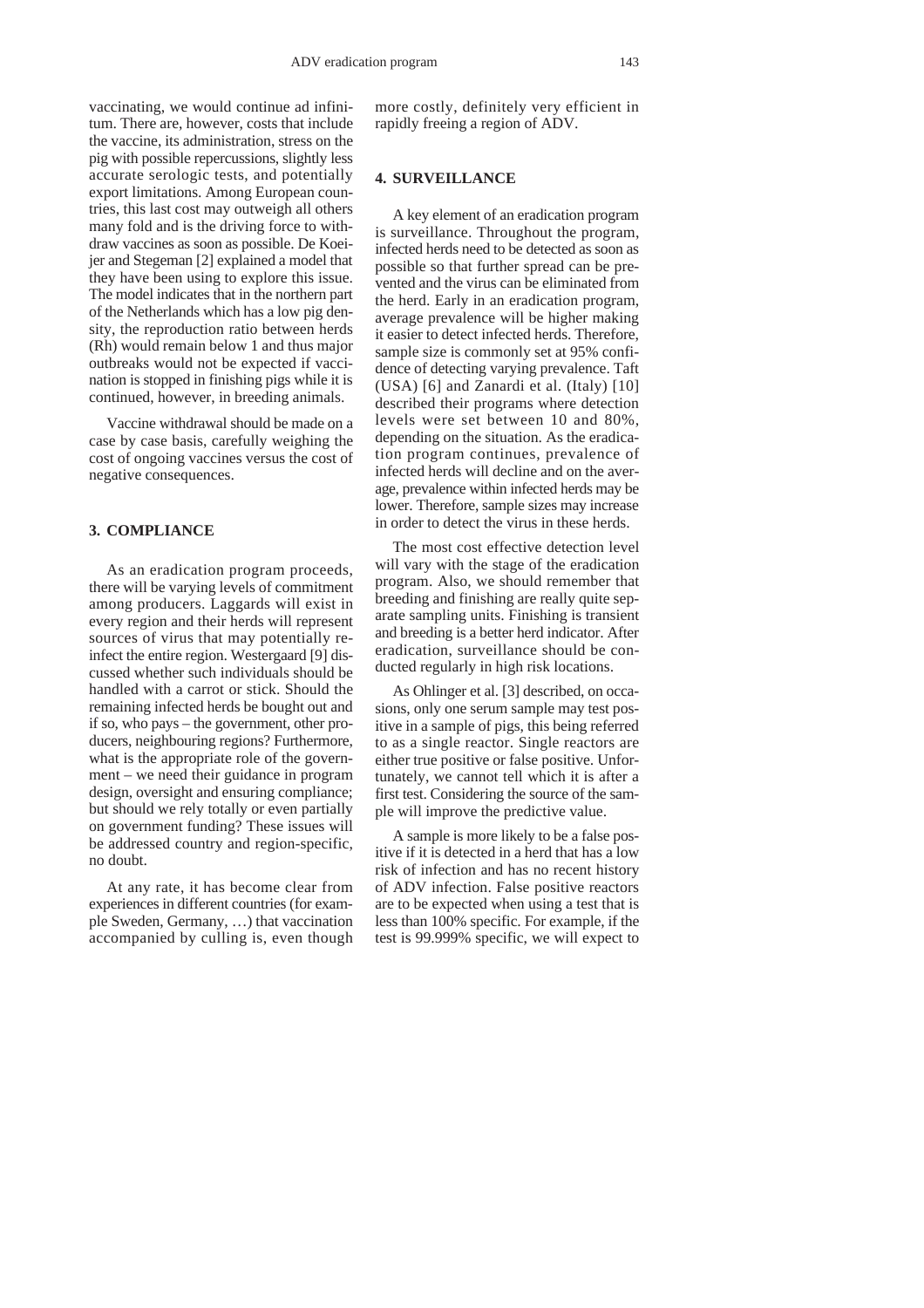have 1/1000 false positive reactions or 100 for every 10 000 samples. The proportion of single reactors that are false positives will increase as the eradication program continues.

A sample is a true positive if it comes from an infected pig. If the reactor is from a herd with a history of ADV or in a high risk area, the probability that the pig is infected with ADV is considerably higher. The incidence of true positive reactors will decrease as the eradication program reaches its final stages. We often question how a single positive pig can exist in a herd considering that ADV is infectious. But every infected herd will have a single reactor pig at the beginning of an outbreak and at the end. Because the probability of transmission from an individual infected pig is not always 100%, we can expect to detect an occasional herd with a single infected pig. This could be the first pig in the herd to be infected and further transmission has not occurred (yet?) or it could be the last infected pig in a herd.

We cannot determine whether a reactor is a false positive or a true positive when the serologic history of the herd is lacking and, therefore, all reactors require confirmation and potentially follow-up.

### **5. RESEARCH NEEDS**

Do we need more research? More money could mean better diagnostics. For example, PCR has been developed over the last 10 years and was used by Weigel et al. [8] to detect latent ADV in cats and rodents that were residents in ADV infected herds. Other potential developments could include more effective vaccines (to prevent latency? to prevent infection?) and better epidemiologic information (airborne, reactivation with shedding incidence, antivirals). Selhorst et al. [4] used innovative modeling techniques to gain new insight on the spread of ADV within the wild boar population in eastern Germany. But, had we chosen to wait for more knowledge and better tools before

starting eradication, we believe we would have prolonged the time to achieve eradication. We believe we have enough information and sufficient tools now to eradicate ADV cost effectively. While we would appreciate better tools and knowledge, we believe research resources are better spent elsewhere.

### **6. CONCLUSION**

A clear message from this symposium was that eradication is proceeding in many countries around the world. Several countries have already succeeded (England, Denmark, Sweden) and have remained free. Many countries have made remarkable progress (for example France, Germany, the Netherlands, USA). But setbacks will occur. The state of Minnesota was discussed (Torrison, unpublished results) where the industry has been experiencing a resurgence of ADV over the last 6 months. Speculation is that producers in an endemic area of the state decreased vaccination pressure as a result of difficult market conditions. Coupled with appropriate weather conditions and incorrect handling procedures at slaughter, ADV may have been given the opportunity to infect 150 new herds. The importance of this example is that as prevalence declines, producers may let their guard down. But the opposite needs to happen. As prevalence declines, susceptibility increases. If the virus does get the opportunity to spread, it will spread with vengeance in a susceptible area. An area must keep its guard up until the last infected herd has been detected and the virus has been eliminated.

We have the knowledge and tools to eradicate ADV. We require only the organization and will. Countries and regions within countries are in various stages of eradication programs. This presents us with the opportunity to learn from each other's trials. We must watch successes and failures and document both. Symposia of this type provide a valuable means of